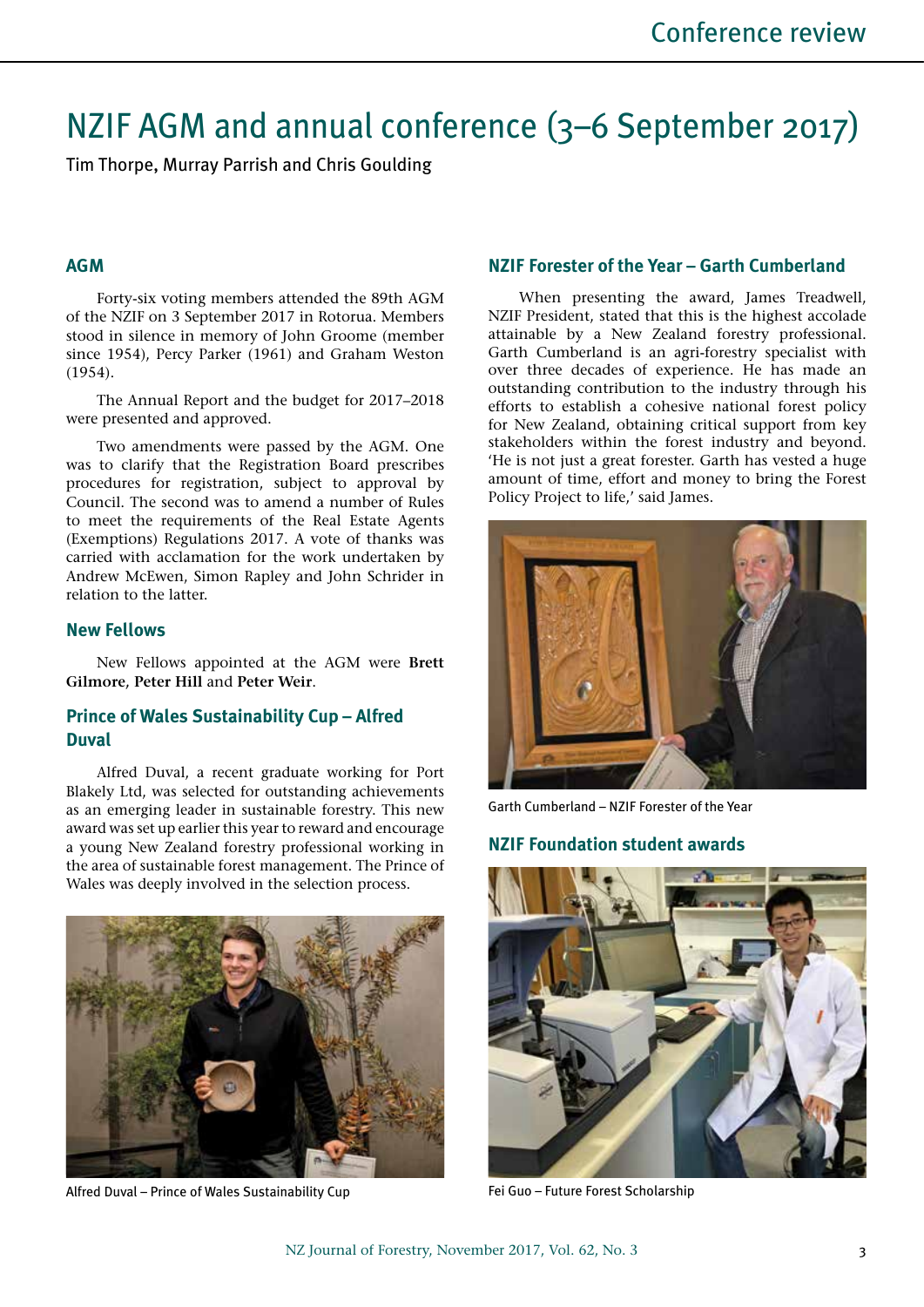**Future Forest Scholarship** of \$10,000: **Fei Guo**, a PhD student at the University of Canterbury is researching the use of spectroscopy of cellulose and wood to predict growth-stress levels in standing trees and logs. This award is made possible by a donation from the forest investment company, New Forests.

**The Otago/Southland Award** of \$1,500: **Luke Holmes**, a Bachelor of Forest Engineering Honours student at the university of Canterbury. His research topic is the productivity of fully mechanised cable logging operations based on a study of an innovative method of cable logging in an operation in Southland.

The **Mary Sutherland scholarship** of \$1,000: **Pauline Edge**, a second year Diploma of Forest Management student at Toi Ohomai Institute of Technology in Rotorua.



Pauline Edge receives the Mary Sutherland Scholarship award from Dr Andrew McEwen

The **Frank Hutchinson Scholarship** of \$1,000 for a post-graduate student: **Michael Pay,** a second year Master of Forestry Science student at the university of Canterbury whose project is estate modelling of a multi-species, multi-objective forest.



Michael Pay receives the Frank Hutchinson Scholarship award from Dr Andrew McEwen

**University undergraduate scholarship** of \$1,000: **Morgan Scragg**, a first-year Bachelor of Forestry Science student at the University of Canterbury.

#### **Student poster competition**

The winners for the best student posters submitted to the NZIF conference, as judged by conference delegates, were:

- **William Hollis**, a Diploma in Forest Management student at Toi Ohomai Institute of Technology, Rotorua – the classification of native forest using remote sensing imagery (first prize of \$800)
- **Okey Francis Obi**, a PhD student at the University of Canterbury – the efficiency of logging crews (second prize of \$500)
- **Michael Pay**, a Master of Forestry Science student at the University of Canterbury – outcomes from the management of a marginal hill country forest property (third prize of \$200).

## **Conference theme – 'The future of the New Zealand forestry sector'**

A CPD workshop was held on the first day of the conference. Andrew McEwen described the rights and responsibilities of Registered Foresters under the Real Estate Agents Act. Anna Tyler summarised the rapid expansion in law internationally to curb the trade in illegally logged timber.

On the second day, the opening address was given by Peter Clark, who in 2050 looked back on a resurgent forestry sector. He flagged politically contentious issues such as agricultural pollution in a positive light. Roger Smith described what successful biosecurity in New Zealand would look like in 2025. Maintaining the social licence to operate is essential to be able to act quickly in a crisis. The risk from relying on monoculture applies equally to *P. radiata*, cows, sheep and kiwifruit. The clock is ticking on methyl bromide. Charlotte Severne provided a vision of sustainable forestry land use by the Lake Rotoaira Forest Trust, managing 16,400 ha on behalf of 11,522 owners to realise the moemoea (dream) of their ancestors. The Trust works in partnership with the Crown under a Crown Lease process. Its forestry assets are increasing rapidly – \$37.9 million in 2017, expected to be \$80 million in 2026 when the lease expires and the Trust will take full responsibility for the forests.

A pilot afforestation programme for under-utilised Maori land on 1,000 ha was reported by Andy Dick. Government agencies, overseas investors and changing opportunities such as carbon forestry can be used to attract commercial investment. Graham Mulligan described the work carried out towards a safer Landcorp, providing a salutary reminder that no-one can take health and safety for granted and stop improving. The 1.226 million  $m<sup>3</sup>$ supply of pruned logs from the Central North Island processed locally was analysed by Jeff Tombleson. This total is forecast to reduce. Labour costs and demand for structural timber suggests that pruning will be increasingly